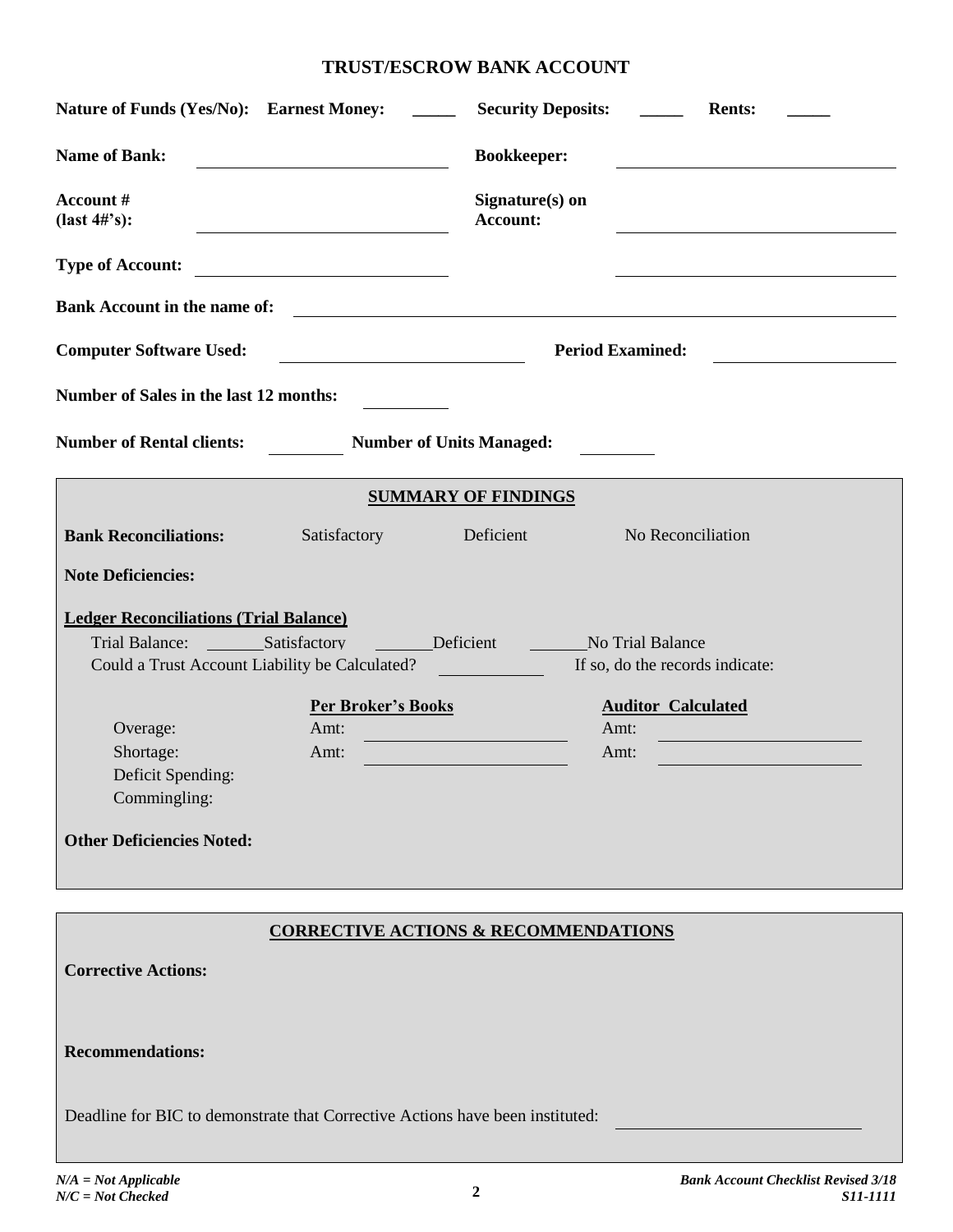### **NCREC Yes No Non-Compliant**

| G.S. Section 93A-6(g) [Insured Depository Institution]                                     |  |
|--------------------------------------------------------------------------------------------|--|
| 1. Is the account in a federally insured depository institution lawfully doing business in |  |
|                                                                                            |  |
| <b>Comments:</b>                                                                           |  |
| Rule A.0116(c) [Interest Bearing Trust/Escrow Accounts]                                    |  |
|                                                                                            |  |
| (If no, skip to #3)                                                                        |  |
|                                                                                            |  |
|                                                                                            |  |
|                                                                                            |  |
|                                                                                            |  |
| <b>Comments:</b>                                                                           |  |
| Rule A.0117(b) [Trust/Escrow Account Designation on Bank Accounts]                         |  |
| 4. Are the following designated Trust or Escrow?                                           |  |
| a. Deposit Slips:                                                                          |  |
| b. Checks:                                                                                 |  |
| c. Bank Statements:                                                                        |  |
| <b>Comments:</b>                                                                           |  |
| Rule A.0117(c)(2) [Canceled Checks]                                                        |  |
| 5. Do canceled checks or supplemental worksheets for each transaction identify:            |  |
|                                                                                            |  |
|                                                                                            |  |
|                                                                                            |  |
|                                                                                            |  |
|                                                                                            |  |
| (If no, skip to $#7$ )                                                                     |  |
| a. If digital images are retained, are these images:                                       |  |
| i.                                                                                         |  |
| ii.                                                                                        |  |
| <b>Comments:</b>                                                                           |  |
| <i>Rule A.0117(c)(3) [Deposit Tickets]</i>                                                 |  |
| 7. Do deposit tickets or supplemental worksheets for each transaction identify:            |  |
|                                                                                            |  |
|                                                                                            |  |
|                                                                                            |  |
|                                                                                            |  |
|                                                                                            |  |
|                                                                                            |  |
| <b>Comments:</b>                                                                           |  |
| Rule $A.0117(c)(5)$ [Journal/Check Stubs]                                                  |  |
|                                                                                            |  |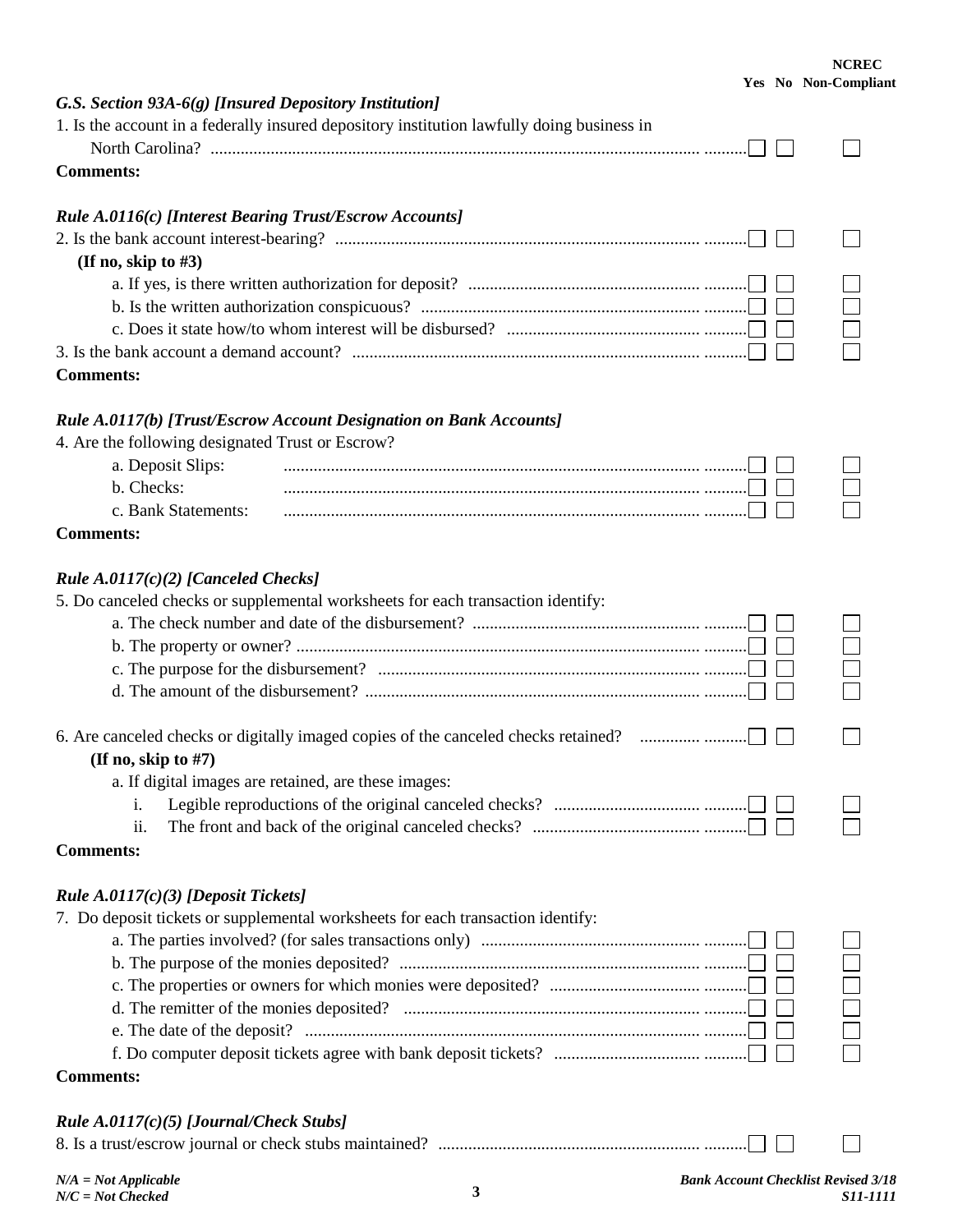## **(If no, skip to #9)**

| (If no, skip to $#9$ )       |                                                                                                                                                                  |        |
|------------------------------|------------------------------------------------------------------------------------------------------------------------------------------------------------------|--------|
|                              | a. If yes, Document Examined:                                                                                                                                    |        |
|                              | b. Are the transactions recorded in the journal in chronological sequence?                                                                                       |        |
|                              |                                                                                                                                                                  |        |
|                              | d. Does the journal identify each bank deposit transaction with:                                                                                                 |        |
| i.                           |                                                                                                                                                                  |        |
| ii.                          | The date of the deposit? $\ldots$ $\ldots$ $\ldots$ $\ldots$ $\ldots$ $\ldots$ $\ldots$ $\ldots$ $\ldots$ $\ldots$ $\ldots$ $\ldots$ $\ldots$ $\ldots$           |        |
| iii.                         |                                                                                                                                                                  |        |
|                              | e. Does the journal identify each bank disbursement transaction with the:                                                                                        |        |
| i.                           |                                                                                                                                                                  |        |
| ii.                          | Date of the disbursement? $\ldots$ $\ldots$ $\ldots$ $\ldots$ $\ldots$ $\ldots$ $\ldots$ $\ldots$ $\ldots$ $\ldots$ $\ldots$ $\ldots$ $\ldots$ $\ldots$ $\ldots$ |        |
| iii.                         | Check number when a check is used to disburse trust funds? $\ldots$ $\ldots$ $\ldots$ $\ldots$ $\ldots$ $\ldots$                                                 | $\Box$ |
| iv.                          |                                                                                                                                                                  |        |
| V.                           |                                                                                                                                                                  |        |
| <b>Comments:</b>             |                                                                                                                                                                  |        |
|                              | Rule $A.0117(c)(4)$ [Ledger Sheets]                                                                                                                              |        |
|                              | 9. Is a separate ledger sheet maintained for:                                                                                                                    |        |
|                              |                                                                                                                                                                  |        |
|                              |                                                                                                                                                                  |        |
|                              |                                                                                                                                                                  |        |
|                              |                                                                                                                                                                  |        |
| (If no, skip to $#11$ )      |                                                                                                                                                                  |        |
|                              | 10. Do the ledger sheets identify:                                                                                                                               |        |
|                              |                                                                                                                                                                  |        |
|                              |                                                                                                                                                                  |        |
|                              |                                                                                                                                                                  |        |
|                              |                                                                                                                                                                  |        |
|                              |                                                                                                                                                                  |        |
|                              |                                                                                                                                                                  |        |
|                              |                                                                                                                                                                  |        |
|                              |                                                                                                                                                                  |        |
|                              |                                                                                                                                                                  |        |
|                              |                                                                                                                                                                  |        |
|                              |                                                                                                                                                                  |        |
| <b>Comments:</b>             |                                                                                                                                                                  |        |
|                              |                                                                                                                                                                  |        |
| Rule A.0117(d) [Audit Trail] |                                                                                                                                                                  |        |
|                              | 11. Is there an audit trail from the deposit slips or supplemental deposit worksheet to the                                                                      |        |
|                              |                                                                                                                                                                  |        |

| $\Box$                                                                                                                                                                                                                |  |
|-----------------------------------------------------------------------------------------------------------------------------------------------------------------------------------------------------------------------|--|
| 12. Is there an audit trail from the deposit slips or supplemental deposit worksheet to the                                                                                                                           |  |
|                                                                                                                                                                                                                       |  |
| 13. Is there an audit trail from the canceled checks or supplemental disbursement worksheet                                                                                                                           |  |
| to the journal? $\ldots$ $\ldots$ $\ldots$ $\ldots$ $\ldots$ $\ldots$ $\ldots$ $\ldots$ $\ldots$ $\ldots$ $\ldots$ $\ldots$ $\ldots$ $\ldots$ $\ldots$ $\ldots$ $\ldots$ $\ldots$ $\ldots$ $\ldots$ $\ldots$ $\ldots$ |  |
| 14. Is there an audit trail from the canceled checks or supplemental disbursement worksheet                                                                                                                           |  |
|                                                                                                                                                                                                                       |  |
|                                                                                                                                                                                                                       |  |

**Comments:**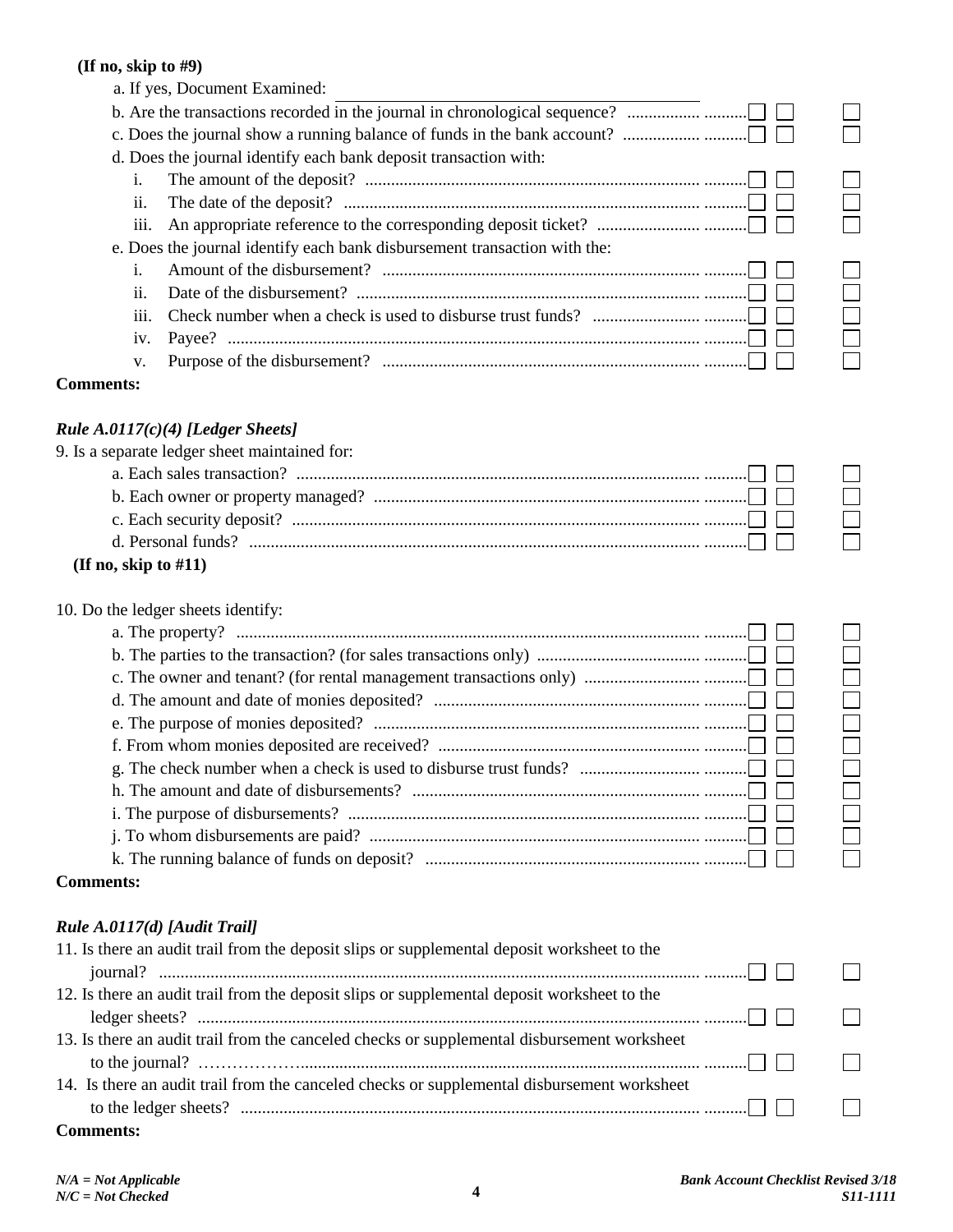| Rule $A.0117(e)$ [Reconciliation]                                                                    |  |
|------------------------------------------------------------------------------------------------------|--|
|                                                                                                      |  |
| a. When was the last reconciliation prepared?                                                        |  |
| b. For What Month?                                                                                   |  |
| 16. Is a trial balance prepared monthly reconciling the ledger sheets to the bank statements?        |  |
| a. When was the last trial balance prepared?                                                         |  |
| b. For What Month?                                                                                   |  |
|                                                                                                      |  |
| <b>Comments:</b>                                                                                     |  |
| G.S. Section 93 A-6(a)(12) and Rule A.0116(g)                                                        |  |
| 18. Is there any evidence of:                                                                        |  |
|                                                                                                      |  |
|                                                                                                      |  |
|                                                                                                      |  |
|                                                                                                      |  |
|                                                                                                      |  |
| 19. Are any earnest monies, rents, or security deposits collected on properties owned by the         |  |
| listing/selling entity deposited into the listing/selling entity's trust account containing          |  |
|                                                                                                      |  |
| <b>Comments:</b>                                                                                     |  |
| <i>Rule A.0104 (c)</i>                                                                               |  |
| For sales only:                                                                                      |  |
| 20. Are Working With Real Estate Agents brochures (NCAR Form 160) being completed<br>and maintained? |  |
| <b>Comments:</b>                                                                                     |  |
| Rule A.0104 (a), (b) and (d) [Listing/Buyer Agency/Rental Property Management Agreements]            |  |
|                                                                                                      |  |
| <b>Comments:</b>                                                                                     |  |
| (If yes, skip to $#27$ )                                                                             |  |
| If no: (for sales only)                                                                              |  |
|                                                                                                      |  |
| 23. Do the written listing agreements:                                                               |  |
|                                                                                                      |  |
| b. Provide for its termination without prior notice at the expiration of that period?                |  |
|                                                                                                      |  |
| i.                                                                                                   |  |
|                                                                                                      |  |
| 25. Do the written buyer agency agreements:                                                          |  |
|                                                                                                      |  |
| b. Provide for its termination without prior notice at the expiration of that period?                |  |
|                                                                                                      |  |
| i.                                                                                                   |  |
| If no: (for rental property management only)                                                         |  |
| 26. Are rental property management agreements with the owner reduced to writing?                     |  |